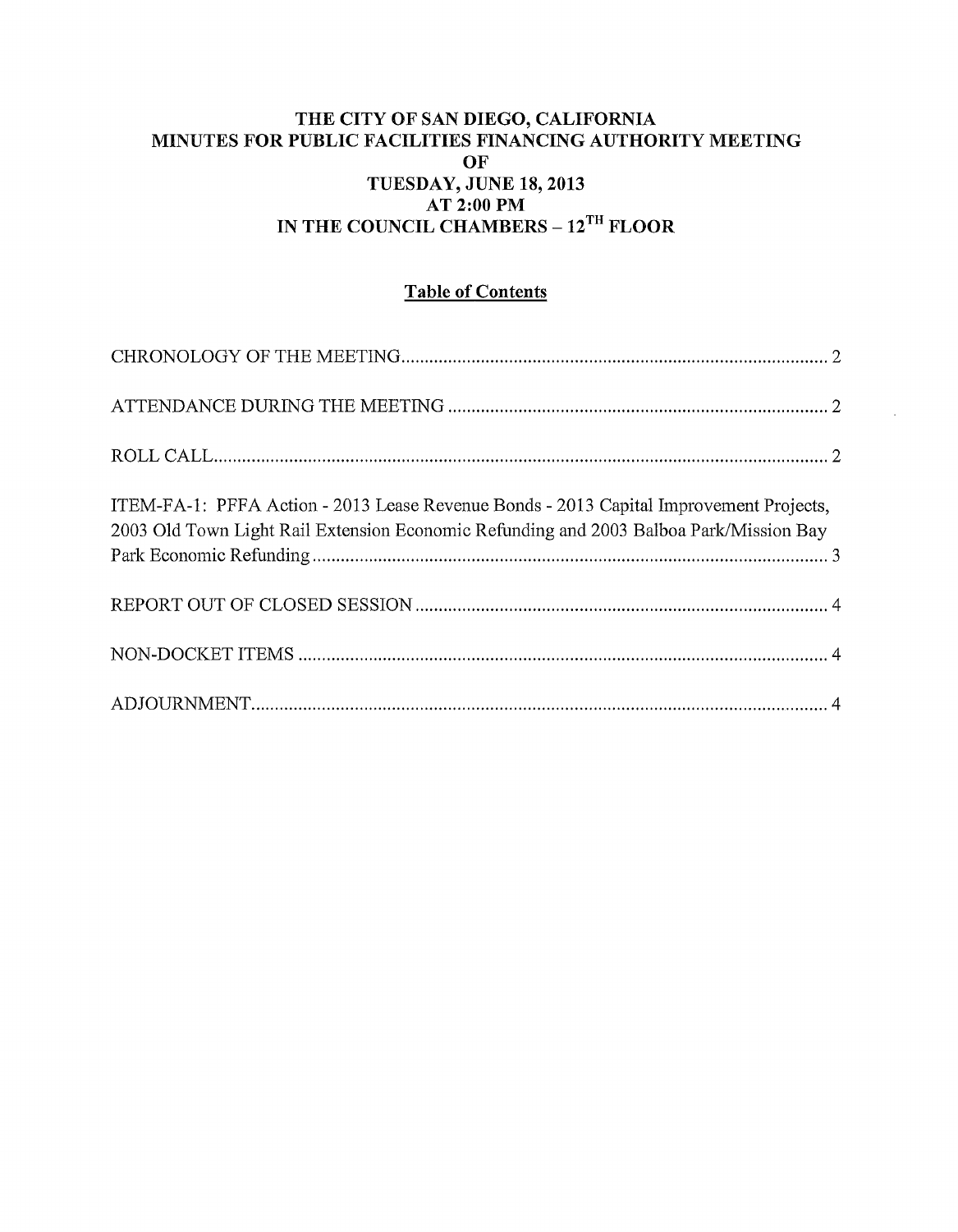### CHRONOLOGY OF THE MEETING:

The meeting was called to order by Council President Gloria at 2:03 p.m. Councilmember Alvarez arrived at 2:18 p.m. The meeting was adjoumed by Council President Gloria at 2:43 p.m.

## ATTENDANCE DURING THE MEETING:

### PRESENT:

CD-1 Council President Pro Tem Sherri Lightner CD-2 Councilmember Kevin Faulconer CD-3 Council President Todd Gloria CD-4 Councilmember Myrtle Cole CD-5 Councilmember Mark Kersey CD-7 Councilmember Scott Sherman CD-8 Councilmember David Alvarez CD-9 Councilmember Marti Emerald

ABSENT: CD-6 Councilmember Lorie Zapf

CITY CLERK: Maland (gs)

## ROLLCALL:

- (1) Council President Pro Tem Lightner-present
- (2) Councilmember Faulconer-present
- (3) Council President Gloria-present
- ( 4) Councilmember Cole-present
- (5) Councilmember Kersey-present
- (6) Councilmember Zapf-not present
- (7) Councilmember Sherman-present
- (8) Councilmember Alvarez-not present
- (9) Councilmember Emerald-present

ITEM-FA-1: PFFA Action- 2013 Lease Revenue Bonds- 2013 Capital Improvement Projects, 2003 Old Town Light Rail Extension Economic Refunding and 2003 Balboa Park/Mission Bay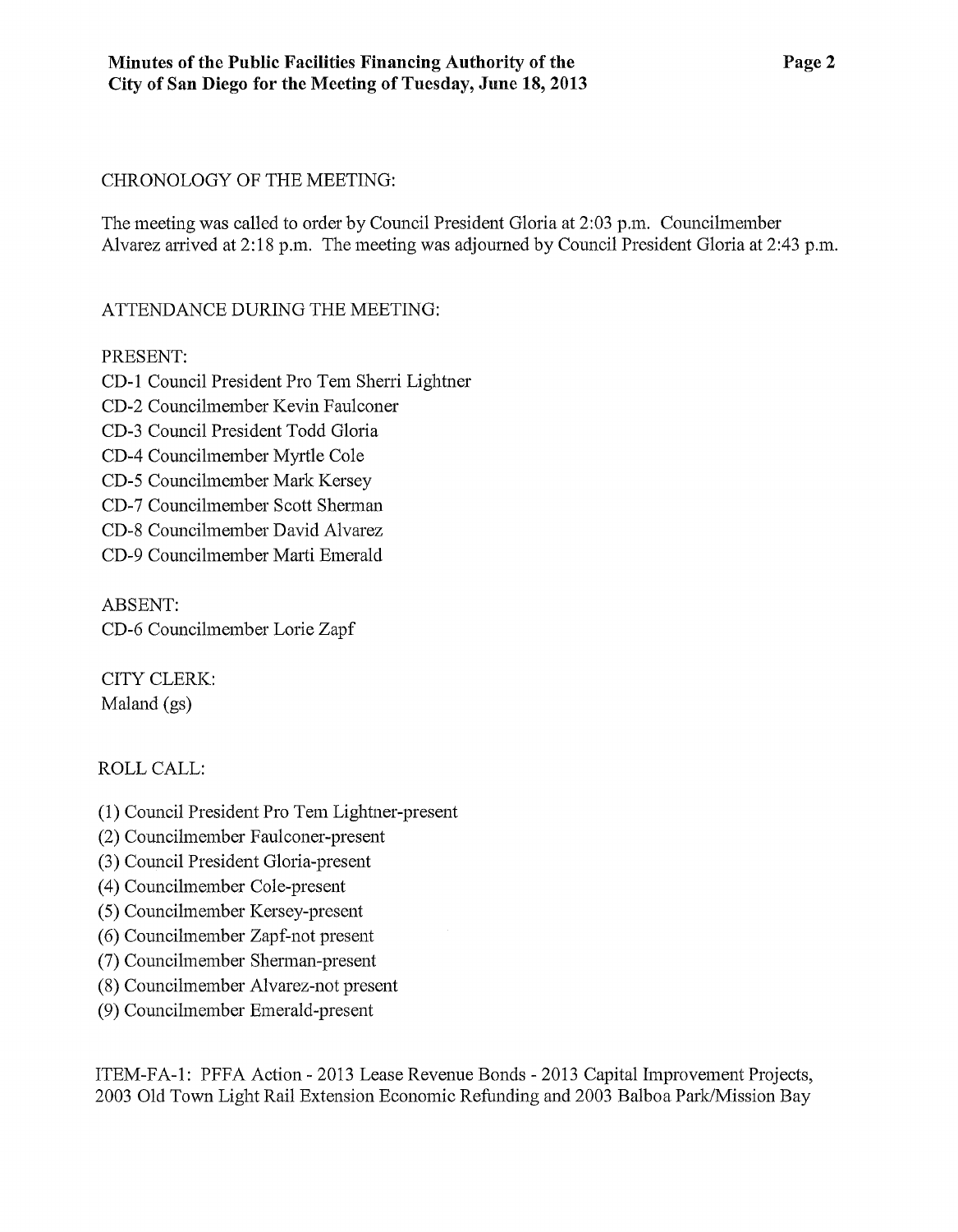Park Economic Refunding. (Citywide. All Districts will be served.)

(Continued from the meeting of June 10, 2013, at the request of Councilmember Emerald, for further review.)

## **ITEM DESCRIPTION:**

Authorization of the Public Facilities Financing Authority of the City of San Diego Lease Revenue Bonds, Series 2013A and 2013B ("2013 Bonds") in a principal amount not to exceed \$36.5 million to provide for \$35 million in construction proceeds for General Fund Capital Improvement Projects and in a principal amount not to exceed \$15.5 million to refund outstanding 2003 MTDB Authority Old Town Light Rail Lease Revenue Bonds, and the outstanding 2003 Balboa Park/Mission Bay Park Certificates of Participation; and the authorization of the form of all related financing documents, the form and the distribution of preliminary official statement and the execution, delivery and distribution of the official statement.

### **STAFF'S RECOMMENDATION:**

Adopt the following resolution:

## (FA-2013-2) ADOPTED AS RESOLUTION FA-2013-2

A Resolution of the Board of Commissioners of the Public Facilities Financing Authority of the City of San Diego authorizing the execution and delivery of a First Amendment to Site Lease, an MTS Site Lease, a First Amendment to Facilities Lease, a First Supplemental Indenture and one or more Purchase Agreements; approving the issuance and sale of one or more series of the Authority's Lease Revenue Bonds and Lease Revenue Refunding Bonds; approving the Form and authorizing the distribution of the Preliminary Official Statement; authorizing the execution, delivery and distribution of the Official Statement; and approving other documents and actions in connection therewith.

#### **STAFF SUPPORTING INFORMATION:**

#### FISCAL CONSIDERATIONS: N/A

#### PREVIOUS COUNCIL AND/OR COMMITTEE ACTION:

-On March 11, 2013, Ordinance No. 0-20249, was introduced and adopted on March 26, 2013, authorizing the issuance and the related financing documents and Resolution authorizing the Bond Purchase Agreement. - On October 22, 2012, City Council provided the authorization to issue lease revenue bonds generating \$25 million in net proceeds to fund certain General Fund Capital Improvement Projects (Resolution Number R-307759).

-On October 10, 2012, the Budget and Finance Committee approved the Proposed 2013 CIP Bond Authorization to advance to City Council.

Kommi/Chadwick